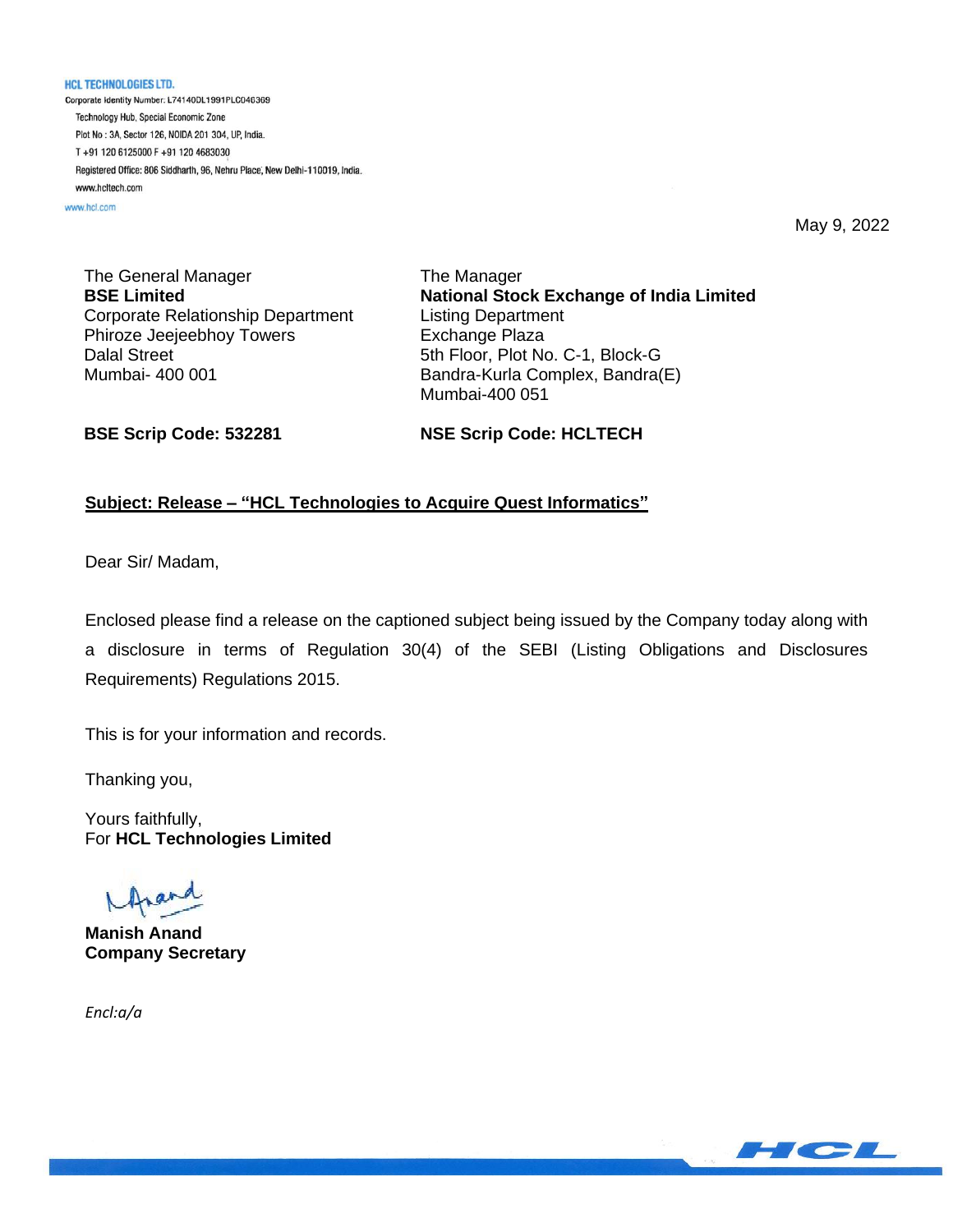

# **HCL Technologies to Acquire Quest Informatics**

*Acquisition to strengthen HCL's position in the aftermarket space*

**NOIDA, India – May 9, 2022** – HCL Technologies (HCL), a leading global technology company, announced it will acquire, through its wholly-owned subsidiary, a Bengaluru-based Quest Informatics Private Limited (Quest) - an aftermarket, Industry 4.0 and IoT company, in an all-cash deal.

Quest currently serves more than 40 global leaders in the aftermarket space with its cloud-enabled aftermarket ERP, field services management, and digital parts catalog product suites. Aftermarket digital spending is one of the fast-growing segments in the transportation and manufacturing industries.

"Quest will help expand HCL Technologies' Industry 4.0 offerings into the fast-growing aftermarket space. Quest's suite of aftermarket solutions and products will be valuable to transportation and manufacturing clients globally in their digital transformation journey," said Sukamal Banerjee, Corporate Vice President, Industry Software Division and IoT WoRKS™, HCL Technologies. "Additionally, Quest's existing customers will benefit through HCL Technologies' scale, reach and R&D prowess."

"HCL Technologies' global reach and expertise combined with Quest Informatics' deep domain knowledge will help accelerate product innovation and drive a global reach for continued growth. The acquisition will create synergies and enable meaningful engagements with customers in the end-to-end digital aftermarket space," said Rudresh Basavarajappa, CEO & Chairman, Quest Informatics Private Limited.

The deal is expected to be complete before July 31, 2022.

## **About Quest Informatics**

Quest Informatics is a company specializing in the aftermarket domain. It helps clients transform their aftermarket operations and their customer experience, revamp their legacy business models to stay relevant and competitive in the digital era. It has one of the best-of-breed aftermarket products for diverse industrial applications. which may be deployed on-premise or Cloud, Mobile, or other Devices and interface with legacy systems. With more than two decades of aftermarket experience, Quest Informatics brings unmatched experience.

## **About HCL Technologies**

HCL Technologies (HCL) empowers global enterprises with technology for the next decade, today. HCL's Mode 1-2-3 strategy, based on its deep-domain industry expertise, customer-centricity and entrepreneurial culture of Ideapreneurship™, enables businesses to transform into next-gen enterprises.

HCL offers its services and products through three business units: IT and Business Services (ITBS), Engineering and R&D Services (ERS) and Products & Platforms (P&P). ITBS enables global enterprises to transform their businesses through offerings in the areas of applications, infrastructure, digital process operations and next generational digital transformation solutions. ERS offers engineering services and solutions in all aspects of product development and platform engineering. P&P provides modernized software products to global clients for their technology and industry specific requirements. Through its cutting-edge co-innovation labs, global delivery capabilities and broad global network, HCL delivers holistic services in various industry verticals, categorized as Financial Services, Manufacturing, Technology & Services, Telecom & Media, Retail & CPG, Life Sciences & Healthcare and Public Services.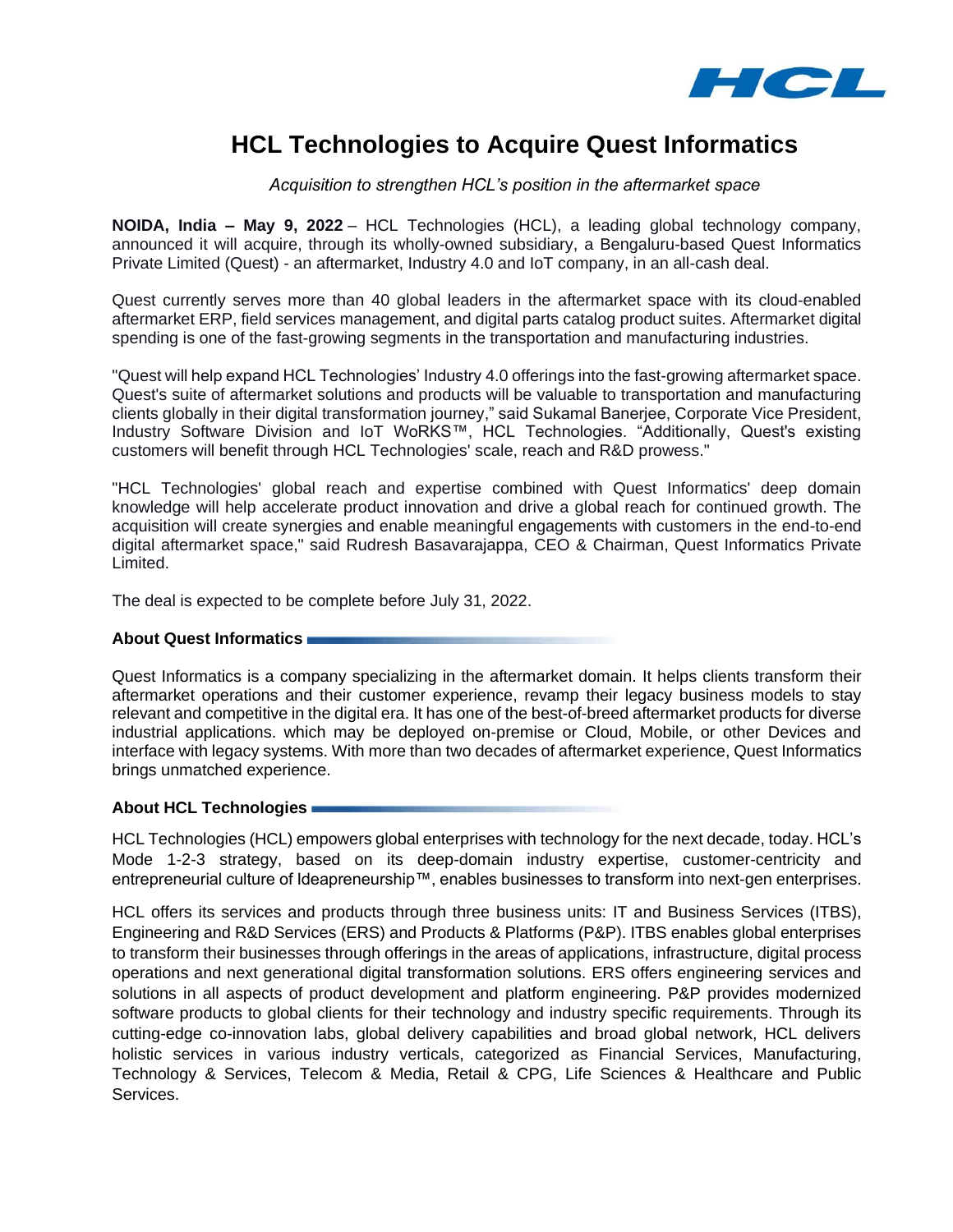

As a leading global technology company, HCL takes pride in its diversity, social responsibility, sustainability and education initiatives. For the 12 months ended March 31, 2022, HCL had consolidated revenue of US\$11.48 billion. Its nearly 209,000 ideapreneurs operate out of 52 countries.

For more information, visit [www.hcltech.com](http://www.hcltech.com/)

#### **Forward–looking Statement**

Certain statements in this release are forward-looking statements, which involve a number of risks, uncertainties, assumptions and other factors that could cause actual results to differ materially from those in such forward-looking statements. All statements, other than statements of historical fact are statements that could be deemed forward looking statements, including but not limited to the statements containing the words 'planned', 'expects', 'believes', 'strategy', 'opportunity', 'anticipates', 'hopes' or other similar words. The risks and uncertainties relating to these statements include, but are not limited to, risks and uncertainties regarding impact of pending regulatory proceedings, fluctuations in earnings, our ability to manage growth, intense competition in IT services, Business Process Outsourcing and consulting services including those factors which may affect our cost advantage, wage increases in India, customer acceptances of our services, products and fee structures, our ability to attract and retain highly skilled professionals, our ability to integrate acquired assets in a cost effective and timely manner, time and cost overruns on fixed-price, fixed-time frame contracts, client concentration, restrictions on immigration, our ability to manage our international operations, reduced demand for technology in our key focus areas, disruptions in telecommunication networks, our ability to successfully complete and integrate potential acquisitions, the success of our brand development efforts, liability for damages on our service contracts, the success of the companies / entities in which we have made strategic investments, withdrawal of governmental fiscal incentives, political instability, legal restrictions on raising capital or acquiring companies outside India, and unauthorized use of our intellectual property, other risks, uncertainties and general economic conditions affecting our industry. There can be no assurance that the forward-looking statements made herein will prove to be accurate, and issuance of such forward looking statements should not be regarded as a representation by the Company or any other person that the objective and plans of the Company will be achieved. All forward-looking statements made herein are based on information presently available to the management of the Company and the Company does not undertake to update any forward-looking statement that may be made from time to time by or on behalf of the Company.

#### **For further details, please contact:** HCL Technologies

Meenakshi Benjwal, Americas [meenakshi.benjwal@hcl.com](mailto:meenakshi.benjwal@hcl.com) 

Elka Ghudial, EMEA [elka.ghudial@hcl.com](mailto:elka.ghudial@hcl.com)

Devneeta Pahuja, India and APAC [devneeta.p@hcl.com](mailto:devneeta.p@hcl.com)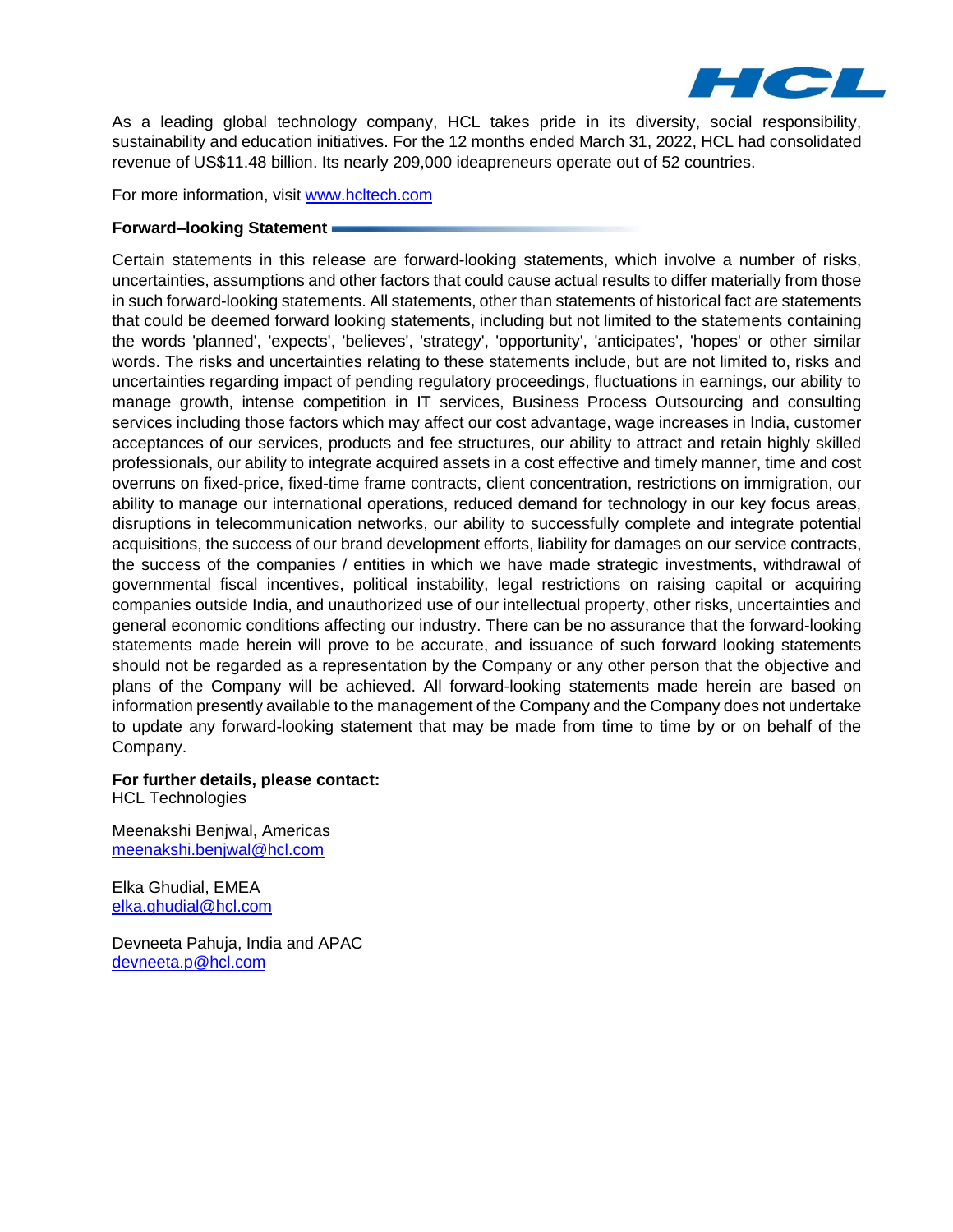# **Disclosure under SEBI (Listing Obligations and Disclosure Requirements) Regulations, 2015**

| $\mathbf{1}$   | Name of the target entity, details in brief<br>such as size, turnover etc.;                                                                                                                                                                                                                        | Sankalp Semiconductors Private Limited, a<br>wholly owned step-down subsidiary of HCL<br>Technologies Limited, is acquiring 100%<br>stake in Quest Informatics Private Limited<br>incorporated in India ("Quest")<br>The target company had revenues from<br>operations of INR 13.6 crores for the financial<br>year ended March 31, 2021 |
|----------------|----------------------------------------------------------------------------------------------------------------------------------------------------------------------------------------------------------------------------------------------------------------------------------------------------|-------------------------------------------------------------------------------------------------------------------------------------------------------------------------------------------------------------------------------------------------------------------------------------------------------------------------------------------|
| $\overline{2}$ | Whether the acquisition would fall within<br>related party transaction(s) and whether<br>the promoter/ promoter group/ group<br>companies have any interest in the entity<br>being acquired ? If yes, nature of interest<br>and details thereof and whether the same<br>is done at "arm's length"; | <b>No</b>                                                                                                                                                                                                                                                                                                                                 |
| 3              | Industry to which the entity being acquired<br>belongs;                                                                                                                                                                                                                                            | Aftermarket ERP Software (IT)                                                                                                                                                                                                                                                                                                             |
| $\overline{4}$ | Objects and effects of acquisition (including<br>but not limited to, disclosure of reasons for<br>acquisition of target entity, if its business is<br>outside the main line of business of the<br>listed entity);                                                                                  | Quest will help expand HCL's Industry 4.0<br>offerings into the fast-growing aftermarket<br>space. Its products are complementary to<br>HCL's IoT, Digital after-market and Industry 4.0<br>offerings and will be valuable to HCL's<br>transportation and manufacturing customer<br>base.                                                 |
| 5              | Brief details of any Governmental or<br>required for the<br>regulatory approvals<br>acquisition;                                                                                                                                                                                                   | specific Government<br>No l<br>regulatory<br>or<br>approvals required                                                                                                                                                                                                                                                                     |
| 6              | Indicative time period for completion of the<br>acquisition;                                                                                                                                                                                                                                       | July 31, 2022                                                                                                                                                                                                                                                                                                                             |
| $\overline{7}$ | Nature of consideration - whether cash<br>consideration or share swap and details of<br>the same;                                                                                                                                                                                                  | 100 % Cash                                                                                                                                                                                                                                                                                                                                |
| 8              | Cost of acquisition or the price at which<br>the shares are acquired;                                                                                                                                                                                                                              | Purchase consideration is INR 15 Crores                                                                                                                                                                                                                                                                                                   |
| 9              | Percentage of shareholding / control<br>acquired and / or number of shares<br>acquired;                                                                                                                                                                                                            | 100% equity to be acquired in Quest.                                                                                                                                                                                                                                                                                                      |